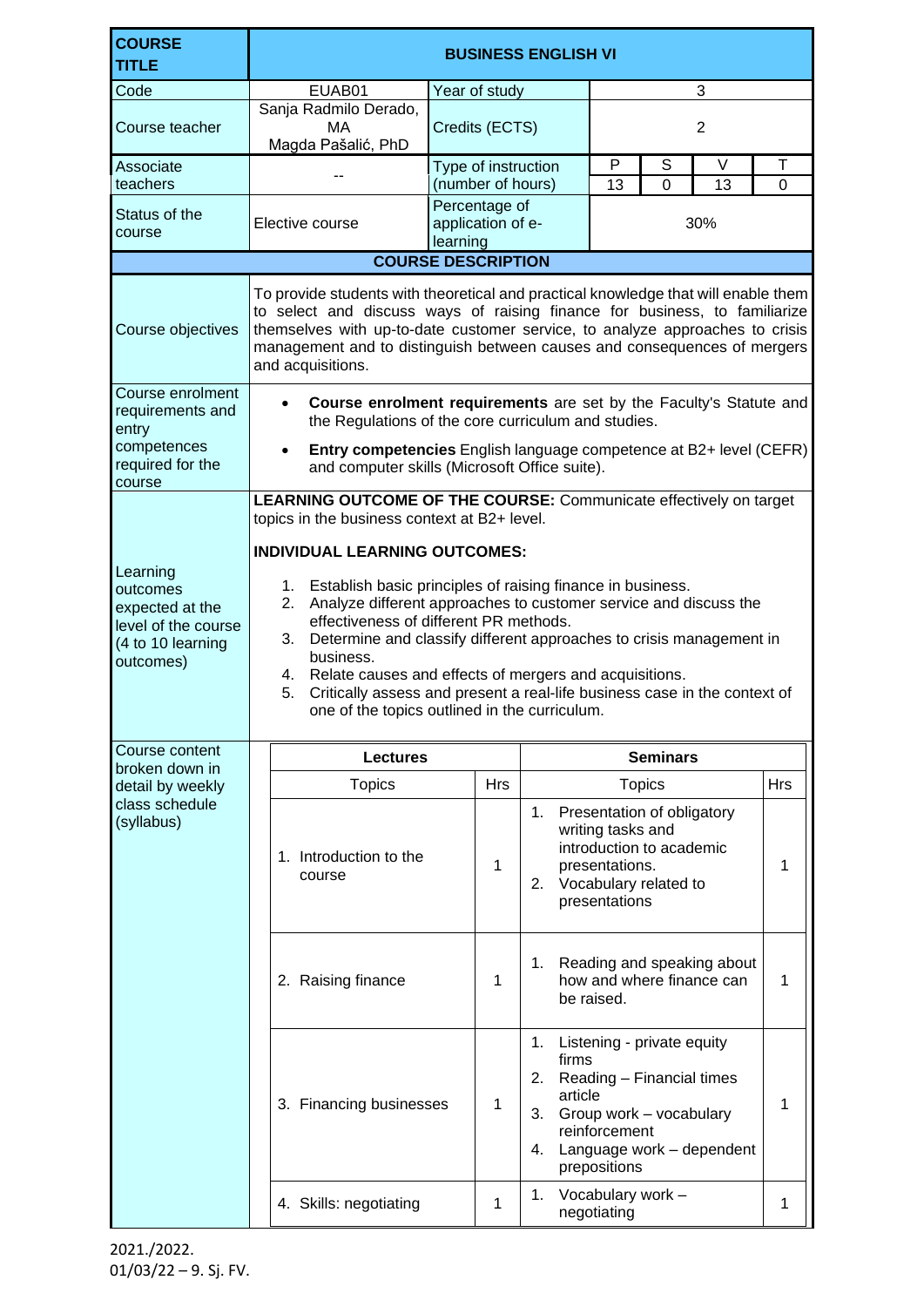|             |                          |                                                                            |   | 2. Group work – negotiating a<br>deal<br>3.<br>Case study - Last throw of<br>the dice (group work)<br>Task 1: Writing assignment<br>4.<br>1                                                                                            |  |  |  |  |
|-------------|--------------------------|----------------------------------------------------------------------------|---|----------------------------------------------------------------------------------------------------------------------------------------------------------------------------------------------------------------------------------------|--|--|--|--|
|             |                          | 5. Customer service                                                        | 1 | Reading and speaking about<br>1.<br>factors in and importance of<br>customer service<br>1<br>Listening - managing a top<br>2.<br>restaurant                                                                                            |  |  |  |  |
|             |                          | 6. Discussing changes in<br>customer service in the<br>digital age         | 1 | Reading - Financial times<br>1.<br>article<br>Language work - gerunds<br>2.<br>Case study: Hurrah Airlines<br>3.<br>1<br>(group work)<br>Task 2: Writing assignment<br>4.<br>$\mathcal{P}$                                             |  |  |  |  |
|             |                          | 7. Crisis management                                                       | 1 | Discussing ways of handling<br>1.<br>crisis; vocabulary work<br>Listening - ethics and social<br>2.<br>1<br>responsibility<br>Reading - Financial times<br>3.<br>article                                                               |  |  |  |  |
|             |                          | 8. 1st progres test                                                        |   | 1st Progress test                                                                                                                                                                                                                      |  |  |  |  |
|             |                          | 9. Delivering presentations                                                | 1 | Exercises on the vocabulary<br>1.<br>and techniques of<br>1<br>presentations                                                                                                                                                           |  |  |  |  |
|             |                          | 10. Mergers and<br>acquisitions                                            | 1 | 1. Discussing mergers,<br>acquisitions and joint<br>ventures<br>Listening - interview with the<br>2.<br>director of M&A research<br>1<br>centre<br>3.<br>Reading - Financial times<br>article<br>Task 3: Writing assignment<br>4.<br>3 |  |  |  |  |
|             |                          | 11. Language work -<br>prediction and<br>probability                       | 1 | 1. Vocabulary reinforcement<br>2. Case study - Rinnovar<br>International - presenting<br>1<br>recommendations for an<br>acquisition (group work)                                                                                       |  |  |  |  |
|             |                          | 12. Using online sources for<br>finding relevant<br>information - tutorial | 1 | Reading texts online<br>1.<br>Discussing main features of<br>2.<br>1<br>online texts<br>Group work<br>3.                                                                                                                               |  |  |  |  |
|             |                          | 13. Group reports on online<br>reserach                                    | 1 | Discussing group reports on<br>1.<br>selected online texts<br>Comparing findings and<br>2.<br>1<br>conclusions<br>Task 4: Writing assignment<br>3.<br>4                                                                                |  |  |  |  |
|             |                          | 14. Revision and task<br>assessment                                        | 1 | <b>Revision and task</b><br>1.<br>1<br>assessment                                                                                                                                                                                      |  |  |  |  |
|             |                          | 15.2 <sup>nd</sup> Progress test                                           |   | 2nd progress test                                                                                                                                                                                                                      |  |  |  |  |
| Format of   |                          | $\boxtimes$ lectures                                                       |   | $\boxtimes$ assignments                                                                                                                                                                                                                |  |  |  |  |
| instruction | ⊠ seminars and workshops |                                                                            |   | ⊠ multimedia                                                                                                                                                                                                                           |  |  |  |  |
|             | ⊠ exercises              |                                                                            |   | $\Box$ laboratory                                                                                                                                                                                                                      |  |  |  |  |
|             |                          | $\Box$ on line in entirety                                                 |   | $\Box$ work with mentor                                                                                                                                                                                                                |  |  |  |  |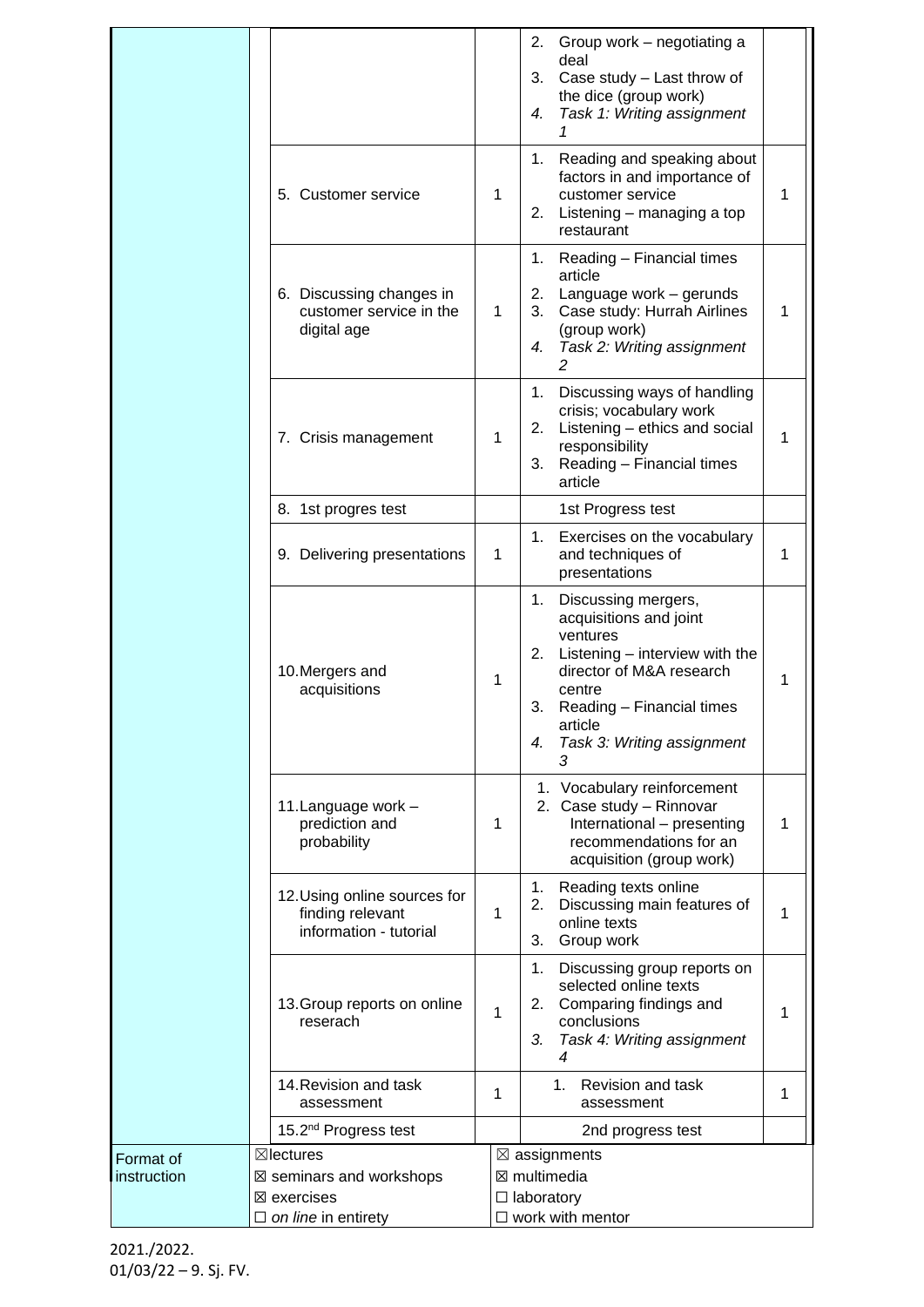|                                                                                                                       | $\Box$ other<br>⊠ partial e-learning<br>$\Box$ field work                                                                                                                                                                                                                                                                                                                                                                                                                                                                                       |     |                                         |                                              |                                                |     |
|-----------------------------------------------------------------------------------------------------------------------|-------------------------------------------------------------------------------------------------------------------------------------------------------------------------------------------------------------------------------------------------------------------------------------------------------------------------------------------------------------------------------------------------------------------------------------------------------------------------------------------------------------------------------------------------|-----|-----------------------------------------|----------------------------------------------|------------------------------------------------|-----|
| <b>Student</b><br>responsibilities                                                                                    | <b>Signature requirements:</b><br>Regular class attendance: 70% for full-time students, 50% for part-time<br>students.<br>Completion of four writing assignments and regular submission of writing<br>assignments on Moodle within agreed deadlines. Written assignments are<br>50% of the final grade.                                                                                                                                                                                                                                         |     |                                         |                                              |                                                |     |
| Screening student<br>work (name the<br>proportion of<br><b>ECTS</b> credits for<br>each activity so<br>that the total | Class<br>attendance<br>Experimental                                                                                                                                                                                                                                                                                                                                                                                                                                                                                                             | 1   | Research<br>Report                      |                                              | Practical<br>training<br>Individual<br>work on | 0,5 |
|                                                                                                                       | work<br>Essay                                                                                                                                                                                                                                                                                                                                                                                                                                                                                                                                   |     | Seminar                                 |                                              | assignments<br>(Other)                         |     |
| number of ECTS<br>credits is equal to                                                                                 | Tests                                                                                                                                                                                                                                                                                                                                                                                                                                                                                                                                           | 0,5 | essay<br>Oral exam                      |                                              | (Other)                                        |     |
| the ECTS value of<br>the course)                                                                                      | Written exam                                                                                                                                                                                                                                                                                                                                                                                                                                                                                                                                    |     | Project                                 |                                              | (Other)                                        |     |
| Grading and<br>evaluating student<br>work in class and<br>at the final exam                                           | The final grade is the arithmetic mean of the grades for writing assignments and<br>the grades obtained by two progress tests.<br>Achievement of the learning outcomes is assessed through targeted written<br>assignments discussed and analysed in class and submitted on Moodle.<br>Further assessment is carried out by two progress tests administered in digital<br>format through Moodle platform.                                                                                                                                       |     |                                         |                                              |                                                |     |
| <b>Required literature</b><br>(available in the<br>library and via<br>other media)                                    | <b>Title</b>                                                                                                                                                                                                                                                                                                                                                                                                                                                                                                                                    |     |                                         | <b>Number of</b><br>copies in<br>the library | Availability via<br>other media                |     |
|                                                                                                                       | Cotton, D. Falvey, D.<br>Kent, S. MARKET<br>1<br>DA<br>UPPER-INTERMEDIATE,<br><b>LEADER</b><br>Course<br>Book Pearson Education Ltd. 2016, 3rd Edition<br>Extra                                                                                                                                                                                                                                                                                                                                                                                 |     |                                         |                                              |                                                |     |
|                                                                                                                       | Cotton, D. Falvey, D.<br>LEADER, UPPER-INTERMEDIATE<br>English, Pearson Education Ltd. 2016, 3rd<br><b>Edition Extra Practice file</b>                                                                                                                                                                                                                                                                                                                                                                                                          |     | Kent, S. MARKET<br>1<br><b>Business</b> | DA                                           |                                                |     |
|                                                                                                                       | Online sources for classwork<br>http://www.bbc.com/news/business<br>https://www.telegraph.co.uk/business/<br>https://www.forbes.com<br>https://edition.cnn.com<br>https://hbr.org/                                                                                                                                                                                                                                                                                                                                                              |     |                                         |                                              |                                                |     |
| <b>Optional literature</b><br>(at the time of<br>submission of<br>study programme<br>proposal)                        | Špiljak, V. (ed.), ENGLISH-CROATIAN DICTIONARY OF BUSINESS<br>$\bullet$<br>AND ECONOMICS, Zagreb: Masmedia, 2000.<br>Špiljak, V. (ed.), CROATIAN-ENGLISH DICTIONARY OF BUSINESS<br>$\bullet$<br>AND ECONOMICS, Zagreb: Masmedia, 2008.<br>Oxford English Dictionary, Oxford University Press.<br>$\bullet$<br>https://www.oed.com<br>Cambridge Advanced Learner's Dictionary, Cambridge University Press.<br>$\bullet$<br>Dictionary.cambridge.org<br>Longman Business English Dictionary, Pearson Longman.<br>٠<br>https://www.ldoceonline.com |     |                                         |                                              |                                                |     |
| <b>Quality assurance</b><br>methods that<br>ensure the<br>acquisition of exit<br>competences                          | Registering students' attendance and success in carrying out their duties<br>$\bullet$<br>(lecturer)<br>Monitoring lectures and practice hours (Vice-Dean for Academic Affairs)<br>Students' performance analysis in each course (Vice-Dean for Academic<br>$\bullet$<br>Affairs)                                                                                                                                                                                                                                                               |     |                                         |                                              |                                                |     |